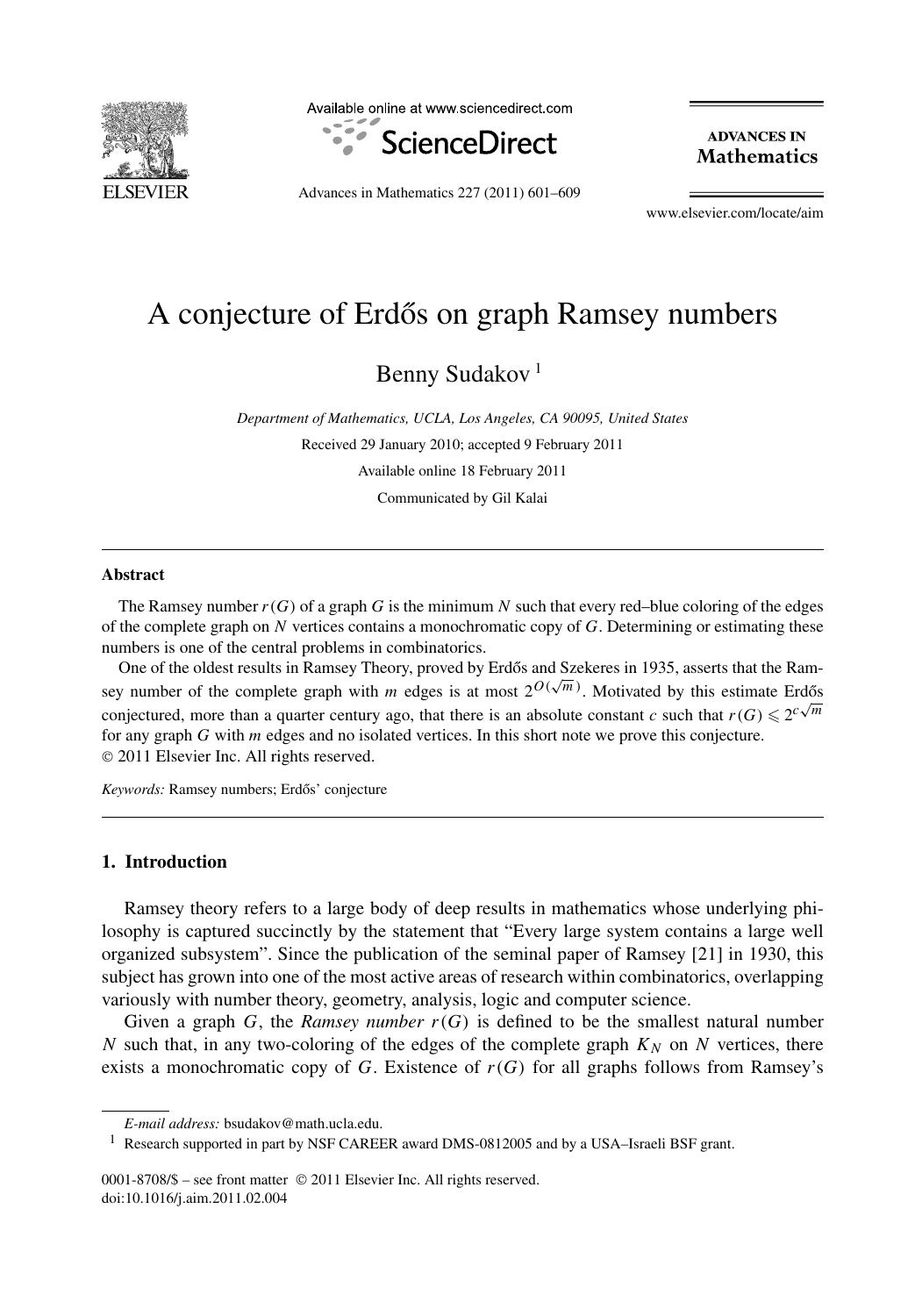theorem and determining or estimating these numbers is one of the central problems in combinatorics (see, e.g., the book [18] for details). Probably the most famous question in the field is that of estimating the Ramsey number  $r(K_n)$  of the complete graph on *n* vertices. A classical result of Erdős and Szekeres [11], which is a quantitative version of Ramsey's theorem, implies that  $r(K_n) \leq 2^{2n}$  for every positive integer *n*. Erdős [8] showed using probabilistic arguments that  $r(K_n) > 2^{n/2}$  for  $n > 2$ . Over the last sixty years, there have been several improvements on these bounds (see, e.g., [5]). However, despite efforts by various researchers, the constant factors in the above exponents remain the same. Unsurprisingly then, the field has stretched in different directions and the focus has turned towards the study of the numbers  $r(G)$  for general graphs.

One such direction that has become fundamental in its own right is that of estimating Ramsey numbers for various types of sparse graphs. In 1975, Burr and Erdős  $[2]$  posed the problem of showing that every graph *G* with *n* vertices and maximum degree  $\Delta$  satisfied  $r(G) \leqslant c(\Delta)n$ , where the constant  $c(\Delta)$  depends only on  $\Delta$ . That this is indeed the case was shown by Chvátal, Rödl, Szemerédi and Trotter [4] in one of the earliest applications of Szemerédi's celebrated regularity lemma [22]. Remarkably, this means that for graphs of fixed maximum degree the Ramsey number only has a linear dependence on the number of vertices. However, the use of the regularity lemma only gives a tower-type bound on  $c(\Delta)$ , showing that  $c(\Delta)$  is at most an exponential tower of 2s with a height that is itself exponential in  $\Delta$ .

A remarkable new approach to this problem, which avoids the use of any regularity lemma, was developed by Graham, Rödl and Rucinski [16]. Their proof shows that the function  $c(\Delta)$ can be taken to be  $2^{c\Delta\log^2\Delta}$  for some absolute constant *c*. For bipartite graph, Graham, Rödl and Rucinski [17] did even better, showing that if  $G$  is a bipartite graph with  $n$  vertices and maximum degree  $\Delta$  then  $r(G) \leq 2^{c\Delta \log \Delta} n$ . They also constructed bipartite graph with *n* vertices, maximum degree  $\Delta$  and Ramsey number at least  $2^{c'\Delta}n$ , providing a lower bound on  $c(\Delta)$ . Together with Conlon and Fox [6,14,7], we recently further improved these results. Removing the  $\log \Delta$ factor in the exponents, we proved that for general graphs  $c(\Delta) \leq 2^{c\Delta \log \Delta}$ . In the bipartite case we achieved an essentially best possible estimate, showing that  $r(G) \leq 2^{c\Delta}n$ .

Another (somewhat related) problem on Ramsey numbers of general graphs was posed in 1973 by Erdős and Graham. Among all graphs with m edges, they wanted to find the graph *G* with maximum Ramsey number. Since, the results we mention so far clearly show that sparse graphs have slowly growing Ramsey numbers, one would probably like to make such a *G* as dense as possible. Indeed, Erdős and Graham [10] conjectured that among all the graphs with  $m = \binom{n}{2}$  $n_2$ ) edges (and no isolated vertices), the complete graph on *n* vertices has the largest Ramsey number. This conjecture is very difficult and so far there has been no progress on this problem. Motivated by this lack of progress, in the early 80s Erdős  $[9]$  (see also  $[3]$ ) asked whether one could at least show that the Ramsey number of any graph with *m* edges is not substantially larger than that of the complete graph with the same size. Since the number of vertices in a complete graph with *m* edges is a constant multiple of  $\sqrt{m}$ , Erdős conjectured that  $r(G) \leq 2^{c\sqrt{m}}$  for every graph *G* with *m* edges and no isolated vertices. Together with Alon and Krivelevich [1] we showed that for all graphs with *m* edges  $r(G) \le 2^{c\sqrt{m}\log m}$  and also proved this conjecture in the special case when *G* is bipartite. In this paper we establish Erdős' conjecture in full generality.

**Theorem 1.1.** *If G is a graph on m edges without isolated vertices, then*  $r(G) \leq 2^{250\sqrt{m}}$ .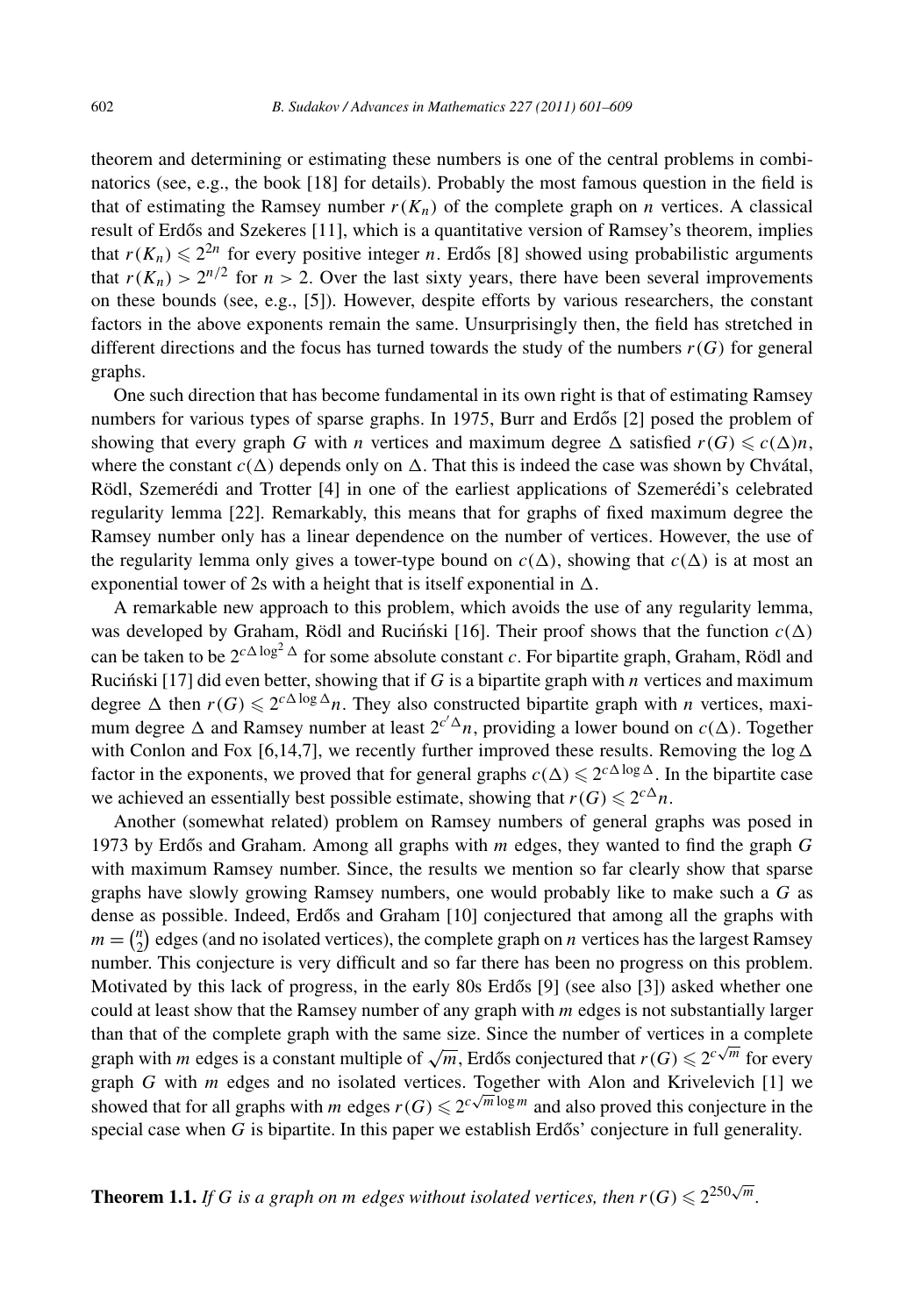This theorem is clearly best possible up to a constant factor in the exponent, since the result of Erdős (mentioned above) shows that a complete graph with *m* edges has Ramsey number at least  $2^{\sqrt{m/2}}$ .

The rest of this short paper is organized as follows. In the next section we present several extensions of the well-known results which will be our main tools in establishing Theorem 1.1. The proof of this theorem appears in Section 3. The last section of the paper contains some concluding remarks and open questions. Throughout the paper, we systematically omit floor and ceiling signs whenever they are not crucial for the sake of clarity of presentation. All logarithms are in the base 2. We also do not make any serious attempt to optimize absolute constants in our statements and proofs.

### **2. Monochromatic pairs and other tools**

In this section we develop the machinery which we use to establish Theorem 1.1. We need the following important definition.

**Definition 2.1.** In an edge-coloring of  $K_N$ , we call an ordered pair  $(X, Y)$  of disjoint subsets of vertices monochromatic if all edges in  $X \cup Y$  incident to a vertex in *X* have the same color.

Our proof has several ingredients, including extensions of two well-known results to monochromatic pairs. The first uses the original argument of Erdős and Szekeres [11] to show how to find such a pair in every 2-edge-coloring of a complete graph.

**Lemma 2.2.** For all *k* and  $\ell$ , every 2-edge-coloring of  $K_N$ , contains a monochromatic pair  $(X, Y)$  *with* 

$$
|Y| \geqslant \binom{k+\ell}{k}^{-1}N-k-\ell
$$

*which is red and has*  $|X| = k$  *or is blue with*  $|X| = \ell$ .

**Proof.** The proof is by induction on  $k + \ell$ . The base case when  $min(k, \ell) = 0$  is trivial. Let *v* be an arbitrary vertex of  $K_N$ . Then *v* has either red degree at least  $\frac{k}{k+\ell}(N-1)$  or blue degree at least  $\frac{\ell}{k+\ell}(N-1)$ . If *v* has red degree at least  $\frac{k}{k+\ell}(N-1)$ , then by induction its set of red neighbors contains a pair  $(X, Y)$  with

$$
|Y| \geq {k-1+\ell \choose k-1}^{-1} \frac{k}{k+\ell} (N-1) - (k-1) - \ell \geq {k+\ell \choose k}^{-1} N - k - \ell
$$

that is monochromatic blue with  $|X| = \ell$  (and then we are done) or monochromatic red with  $|X| = k - 1$ . In the latter case, we can add *v* to *X* to obtain a monochromatic red pair  $(X', Y)$ with  $X' = X \cup \{v\}$  and  $|X'| = k$ . A very similar argument, which we omit, can be used to finish the proof in the case when *v* has blue degree at least  $\frac{\ell}{k+\ell}(N-1)$ .  $\Box$ 

Although we still do not know how to improve substantially the upper bound for  $r(K_n)$ , Erdős and Szemerédi [12] showed that this is possible in the case when one color class in the 2-edgecoloring of  $K_N$  is very sparse or very dense. The *edge density* of a graph  $G$  is the fraction of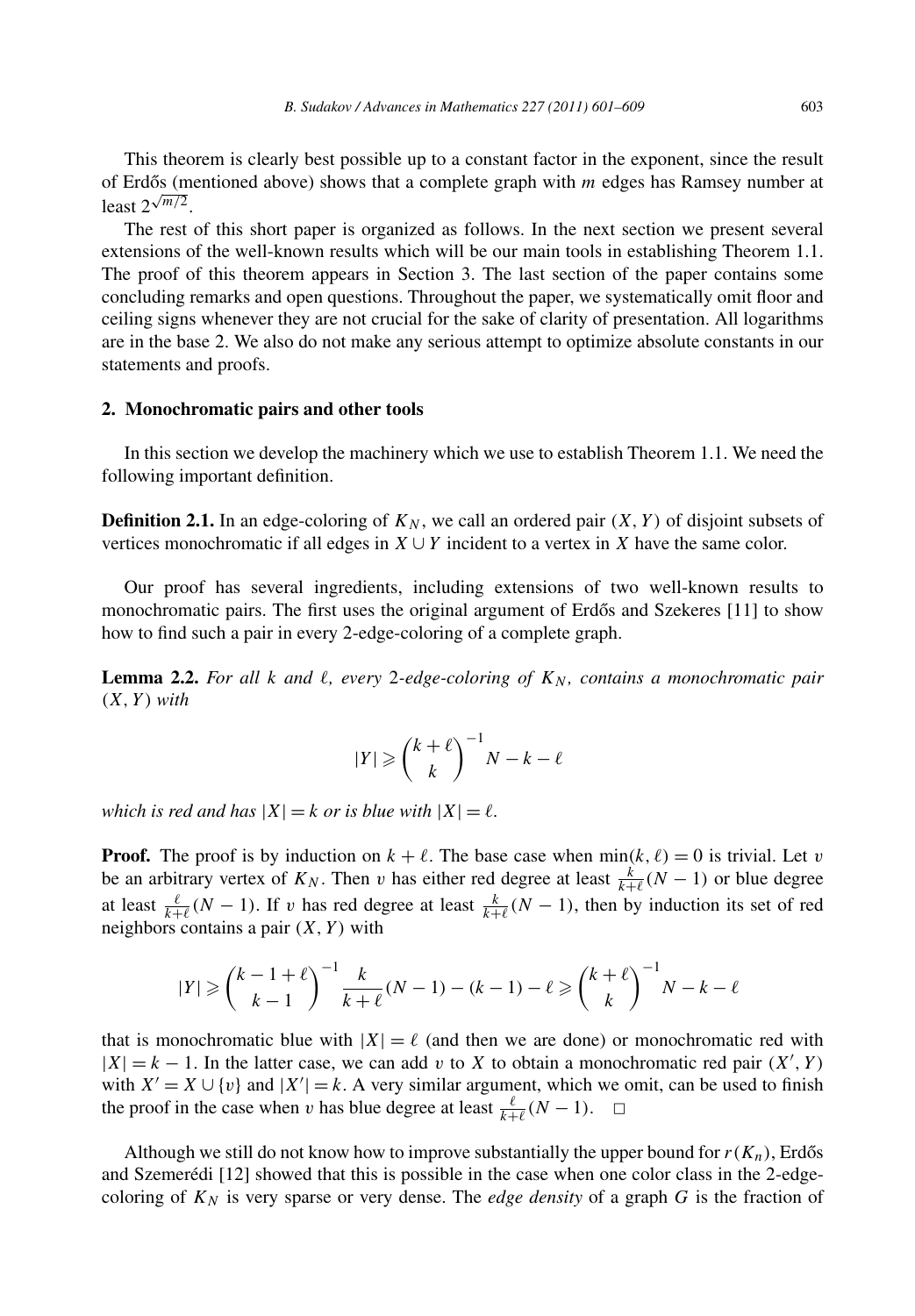pairs of distinct vertices of G that are edges. Our next lemma extends the result of Erdős and Szemerédi to monochromatic pairs.

**Lemma 2.3.** *Let*  $0 < \epsilon \leq 1/7$  *and let t and N be positive integers satisfying*  $t \geq \epsilon^{-1}$  *and N*  $\geq$  *t* $\epsilon^{-14\epsilon t}$ . Then any red–blue edge-coloring of  $K_N$  in which red has edge density  $\epsilon$  contains *a* monochromatic pair  $(X, Y)$  with  $|X| \ge t$  and  $|Y| \ge \epsilon^{14\epsilon t} N$ .

**Proof.** As long as there is a vertex whose red degree is still at least  $\epsilon N$  delete it. Since the number of red edges is at most  $\epsilon N^2/2$ , we have deleted at most  $N/2$  vertices. Let *S* denote the set of remaining vertices, so  $|S| \ge N/2$  and every vertex in *S* has red degree at most  $\epsilon N$ .

If *S* does not contain a blue clique of size 2*t*, let *B* be a maximum blue clique in *S*. Otherwise, let *B* be a blue clique in *S* of size 2*t*. Delete all vertices of  $S \setminus B$  which have at least  $3\epsilon |B|$  red neighbors in  $B$ , and let  $S'$  denote the set of remaining vertices. Since every vertex in  $B$  has red degree at most  $\epsilon N$ , there are at most  $\epsilon N |B|$  red edges from *B* to *S*, and hence the number of deleted vertices from  $S \setminus B$  is at most  $\frac{\epsilon N|B|}{3\epsilon|B|} = N/3$ . Using that  $N \ge t \epsilon^{-14\epsilon t}, \epsilon^{-1} \ge 7$  and that *t* ≥ 1/ $\epsilon$  we have that *N* ≥ 7<sup>14</sup>*t*. Therefore  $|S'|$  ≥  $|S \setminus B| - N/3$  ≥  $N/2 - 2t - N/3 = N/6 - 2t$  ≥ *N/*7. For each subset  $R \subset B$  of size  $3\epsilon |B|$ , let  $S_R$  denote the set of vertices in *S'* whose set of red neighbors in *B* is contained in *R*.

Note that *S'* is the union of the sets  $S_R$ , as each vertex in *S'* has at most  $3\epsilon |B|$  red neighbors in *B*. Since there are  $\binom{|B|}{3\epsilon}$  $\binom{|B|}{3\epsilon|B|}$  such sets, by the pigeonhole principle we have that there is *R* for which

$$
|S_R| \geqslant \left(\frac{|B|}{3\epsilon|B|}\right)^{-1} |S'| \geqslant \left(\frac{e}{3\epsilon}\right)^{-3\epsilon|B|} N/7 \geqslant \epsilon^{3\epsilon|B|} N/7,
$$

where we used the well-known fact that  $\binom{a}{b}$  $\binom{a}{b} \leqslant (ea/b)^b.$ 

If  $|B| = 2t$ , then let  $X = B \setminus R$  and  $Y = S_R$ . Note that, by definition of  $S_R$ , all the edges between  $B \setminus R$  and  $S_R$  are blue. This gives us the monochromatic blue pair  $(X, Y)$  with  $|X| \geq (1 - 3\epsilon)|B| \geq |B|/2 = t$  and  $|Y| \geq \epsilon^{6\epsilon t} N/7 \geq \epsilon^{14\epsilon t} N$ , so we are done. Hence, suppose that  $|B| < 2t$ . In this case, note that, there is no blue clique of size  $|R| + 1$  in  $S_R$ . Indeed, such a blue clique *Q* in  $S_R$  together with  $(B \setminus R)$  would form a blue clique in *S* of size larger than  $|B|$ , contradicting the maximality of *B*. Apply Lemma 2.2 with  $k = t$  and  $\ell = 7\epsilon t \geqslant 3\epsilon |B| + 1 = |R| + 1$  to the coloring restricted to  $S_R$ . Since  $S_R$  has no blue clique of size  $\ell$ , it contains a monochromatic red pair  $(X, Y)$  with  $|X| = t$  and

$$
|Y| \ge \left(\frac{t+\ell}{\ell}\right)^{-1} |S_R| - t - \ell \ge \left(\frac{\ell}{e(t+\ell)}\right)^{\ell} |S_R| - 2t \ge (1.2\epsilon)^{7\epsilon t} |S_R| - 2t
$$
  

$$
\ge \frac{1.2^7}{7} \epsilon^{7\epsilon t} \epsilon^{3\epsilon|B|} N - 2t \ge \frac{1}{2} \epsilon^{13\epsilon t} N - 2\epsilon^{14\epsilon t} N \ge \left(\frac{1}{2} - 2\epsilon\right) \epsilon^{13\epsilon t} N \ge \epsilon^{14\epsilon t} N,
$$

where we used that  $\epsilon \leq 1/7$ ,  $\frac{\ell}{e(t+\ell)} = \frac{7\epsilon}{e(1+7\epsilon)} \geq 1.2\epsilon$ ,  $1.2^7 \geq 3.5$ ,  $t \leq \epsilon^{-1}$ ,  $2t \leq 2\epsilon^{14\epsilon t} N \leq$  $2\epsilon \cdot \epsilon^{13\epsilon t} N$ . This completes the proof of the lemma.  $\Box$ 

Finally, we need some tools developed by Graham, Rödl and Rucinski [16] to study the Ramsey numbers of sparse graphs (see also [13] for simpler proofs and generalizations). We start with some notation. Let *H* be a graph with vertex set *V* and let *U* be a subset of *V* . Then we denote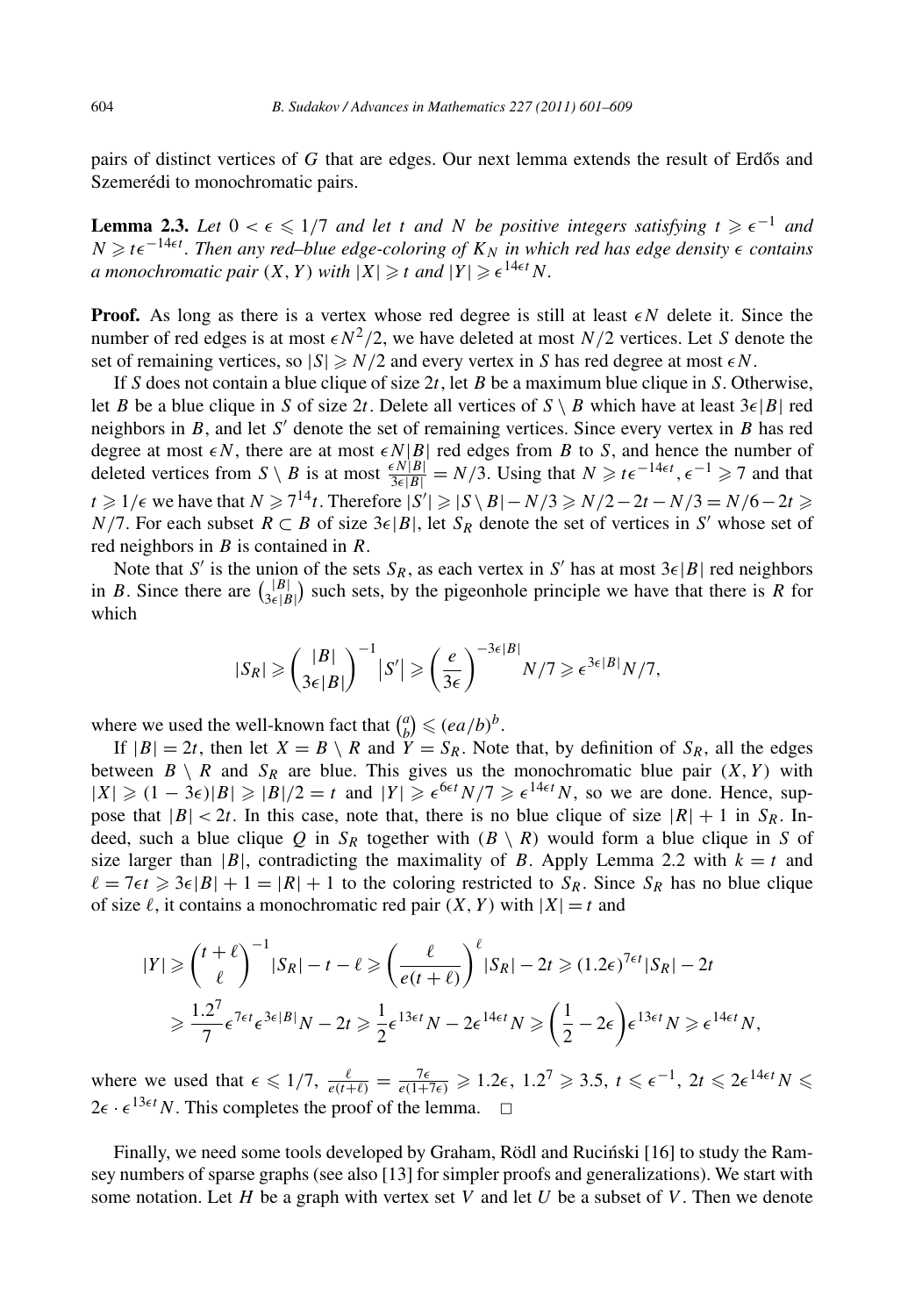by *H*[*U*] the subgraph of *H induced* by *U* and by *e(U )* its number of edges. The *edge density*  $d(U)$  of U is defined by

$$
d(U) = \frac{e(U)}{\binom{|U|}{2}}.
$$

Similarly, if *X* and *Y* are two disjoint subsets of *V*, then  $e(X, Y)$  is the number of edges of *H* adjacent to exactly one vertex from *X* and one from *Y* and the density of the pair  $(X, Y)$  is defined by

$$
d(X, Y) = \frac{e(X, Y)}{|X||Y|}.
$$

We say that *H* is  $(\rho, \epsilon)$ *-sparse* if there is a pair of disjoint subsets *X*, *Y* ⊂ *V* with  $|X| = |Y| \ge$  $\rho|V|$  and  $d(X, Y) \leq \epsilon$ . The following lemma was proved in [16] (see Lemma 2). It shows that if the density between every two sufficiently small disjoint subsets of *H* is at least  $\epsilon$ , then *H* contains every bounded degree graph  $G$  of order proportional to  $V(H)$ .

**Lemma 2.4.** Let  $\Delta$  and *n* be two integers,  $\epsilon \leq 1/2$  and  $\rho = \epsilon^{\Delta}/(\Delta + 1)$ . Let also G be a graph *on n vertices with maximum degree at most*  $\Delta$ *. If H is a graph of order at least*  $(\Delta + 1)\epsilon^{-\Delta}n$ *which contains no copy of G then H is*  $(\rho, \epsilon)$ -sparse.

Note that if the graph *H* contains no copy of graph *G* then after finding one sparse pair *(X, Y )* one can apply the last lemma again to the subgraphs of *H* induced by sets *X* and *Y* . By doing this recursively, it was proved in [16] and [13] that *H* contains a subset of low edge-density. We use the following statement from [13] (see Corollary 3.4).

**Lemma 2.5.** *Let*  $0 \le \epsilon$ ,  $\rho \le 1$ ,  $h = \log(2/\epsilon)$  *and let*  $H = (V, E)$  *be a graph such that for every subset U of H of size at least*  $(\rho/2)^{h-1}|V|$  *the induced subgraph H*[*U*] *is*  $(\rho, \epsilon/8)$ *-sparse. Then H contains a subset*  $S$ ,  $|S| \ge 2\rho^h |V|$  *with edge density*  $d(S) \le \epsilon$ .

Combining these two lemmas we obtain the last ingredient, which we need for the proof of our main result.

**Corollary 2.6.** Let G be a graph with *n* vertices, maximum degree  $\Delta$  and let  $\epsilon \leq 1/8$ . If H *has*  $N \geqslant \epsilon^{4\Delta \log \epsilon} n$  vertices and does not contain a copy of G, then it has a subset S of size  $|S| \geqslant \epsilon^{-4\Delta \log \epsilon} N$  *with edge density*  $d(S) \leqslant \epsilon$ .

**Proof.** Let  $\rho = (\epsilon/8)^{\Delta}/(\Delta+1)$ ,  $h = \log(2/\epsilon)$  and let *U* be a subset of *H* of size  $(\rho/2)^{h-1}N$ . Using that  $\epsilon \leq 1/8$  it is rather straightforward to check that  $n \leq (\rho/2)^h N$  and therefore  $|U|$  ≥  $\rho^{-1}n = (\Delta + 1)(\epsilon/8)^{-\Delta}n$ . Moreover the induced subgraph *H*[*U*] contains no copy of *G*, and therefore satisfies the conditions of Lemma 2.4 (with  $\epsilon/8$  instead of  $\epsilon$ ). Therefore  $H[U]$ is  $(\rho, \epsilon/8)$ -sparse. Thus we can apply Lemma 2.5 to *H* and find a subset *S*,  $|S| \ge 2\rho^h N$  with density  $d(S) \leq \epsilon$ . Since  $2\rho^h \geq \epsilon^{-4\Delta \log \epsilon}$ , this completes the proof.  $\Box$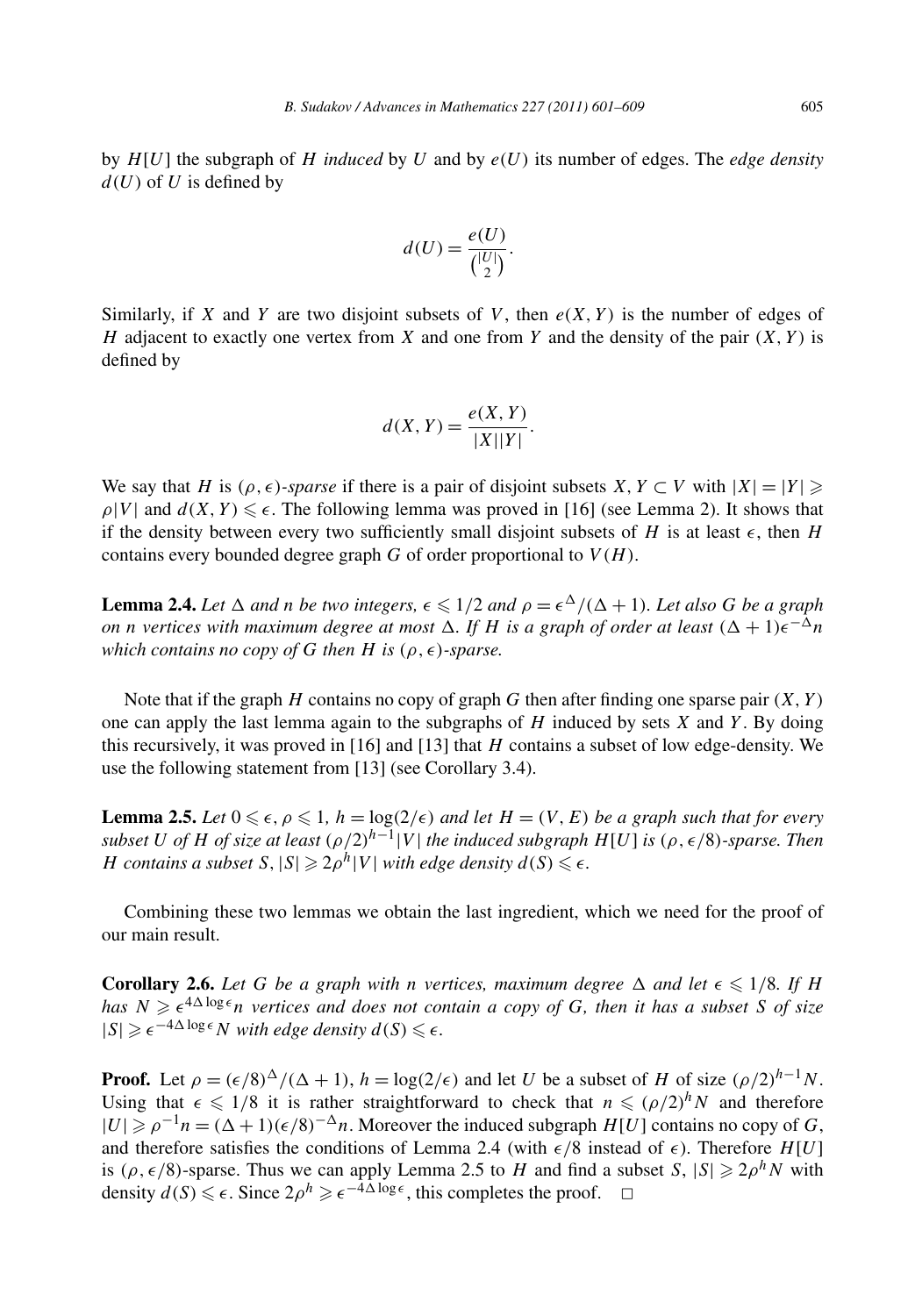# **3. Proof of the main result**

We start by describing the idea of the proof. Suppose we have a red–blue edge-coloring of  $K_N$ without any monochromatic copy of a certain graph *G* with *m* edges and no isolated vertices. Using Lemma 2.2, we find a monochromatic pair  $(X, Y)$  (say in red), where the size of X is of order  $\sqrt{m}$ . Split the graph *G* into two parts *A* and  $G' = G \setminus A$ , where *A* is a set of |*X*| vertices of the largest degree in  $G$ . Then the graph  $G'$  will have maximum degree bounded by  $2m/|X| = O(\sqrt{m})$ . Embed *A* into *X* and try to find a red copy of *G'* in *Y*. If *Y* has no red copy of *G* , use Corollary 2.6 to conclude that it has a relatively large subset *S* with few red edges. Now we can apply Lemma 2.3 to *S* to find a new monochromatic pair  $(X', Y')$  in blue with the following property. The size of  $X'$  will be considerably larger than the size of  $X$ . On the other hand, the size of *Y* will not decrease substantially compared with the size of *Y* . The proof will follow by repeated application of this procedure, since at some point the size of the monochromatic clique  $X'$  will be larger than the number of vertices in  $G$ . The following key lemma gives a precise formulation of the amplification step.

**Lemma 3.1.** *Let G be a graph with m edges and without isolated vertices and suppose*  $27 \le \alpha \le \frac{1}{8} \log^3 m$ . If a red–blue edge-coloring of a complete graph on N vertices has no  $\alpha \leq \frac{1}{8}$  is  $\frac{1}{8}$  is  $\frac{1}{8}$  *a i d rea–blue* eage-coloring by a complete graph on *N* vertices has no<br>monochromatic copy of G and contains a monochromatic pair  $(X, Y)$  with  $|X| \geq \alpha \sqrt{m}$  and  $|Y| \ge 2^{125\alpha^{-1/3}\sqrt{m}}$ , then it also contains a monochromatic pair  $(X', Y')$  with  $|X'| \ge 2^{2\alpha^{1/3}\sqrt{m}}$  $|Y'| \ge 2^{-120\alpha^{-1/3}\sqrt{m}}|Y|.$ 

**Proof.** Without loss of generality, assume that the color of the monochromatic pair *(X, Y )* is red. Let  $G'$  be the induced subgraph of  $G$  formed by deleting the  $|X|$  vertices of  $G$  of largest degree. As *G* has *m* edges, it has  $n \le 2m$  vertices and the maximum degree of *G'* satisfies degree. As  $G$  has *m* edges, it has  $n \le 2m$  vertices and the maximum degree of  $G$  sausites  $\Delta(G') \le \frac{2m}{|X|} = \frac{2}{\alpha} \sqrt{m}$ . The coloring restricted to *Y* contains no monochromatic red copy of *G'* as, otherwise, together with *X*, we would get a monochromatic copy of *G*. Let  $\epsilon = 2^{-3\alpha^{1/3}}$  and let  $t = 2^{2\alpha^{1/3}}\sqrt{m}$ . Since  $2^{\alpha^{1/3}} \le \sqrt{m}$  we have that  $t \ge \epsilon^{-1}$ . Also note that, since  $27 \le \alpha \le \frac{1}{8} \log^3 m$ , we have that  $42\alpha^{1/3}2^{-\alpha^{1/3}} \le 48\alpha^{-1/3}$  and  $2^{5\alpha^{-1/3}\sqrt{m}} \ge 2^{10\sqrt{m}/\log m} \ge m^{3/2} \ge 2^{2\alpha^{1/3}\sqrt{m}} = t$ . Applying Corollary 2.6 to the red graph restricted to *Y*, we find a subset  $S \subset Y$  with

$$
|S| \ge \epsilon^{-4\Delta(G')\log\epsilon} |Y| \ge (2^{-3\alpha^{1/3}})^{-4\cdot(2\alpha^{-1}\sqrt{m})\cdot(-3\alpha^{1/3})} |Y| = 2^{-72\alpha^{-1/3}\sqrt{m}} |Y|
$$
  
\n
$$
\ge 2^{53\alpha^{-1/3}\sqrt{m}} > m^3 \ge n
$$

such that the red density in *S* is at most  $\epsilon$ . Then, the size of *S* satisfies

$$
|S| \geq 2^{53\alpha^{-1/3}\sqrt{m}} \geq 2^{5\alpha^{-1/3}\sqrt{m}} \cdot 2^{48\alpha^{-1/3}\sqrt{m}} \geq t2^{42\alpha^{1/3}2^{-\alpha^{1/3}}\sqrt{m}} = t\epsilon^{-14\epsilon t},
$$

and we can apply Lemma 2.3 to *S*. By this lemma, *S* contains a monochromatic pair *(X , Y )* with  $|X'| = t$  and  $|Y'| \ge e^{14\epsilon t} |S|$ . To complete the proof, recall that  $|S| \ge 2^{-72\alpha^{-1/3}\sqrt{m}} |Y|$ , and therefore

$$
|Y'| \geq \epsilon^{14\epsilon t} |S| \geq 2^{-48\alpha^{-1/3}\sqrt{m}} |S| \geq 2^{-120\alpha^{-1/3}\sqrt{m}} |Y|.
$$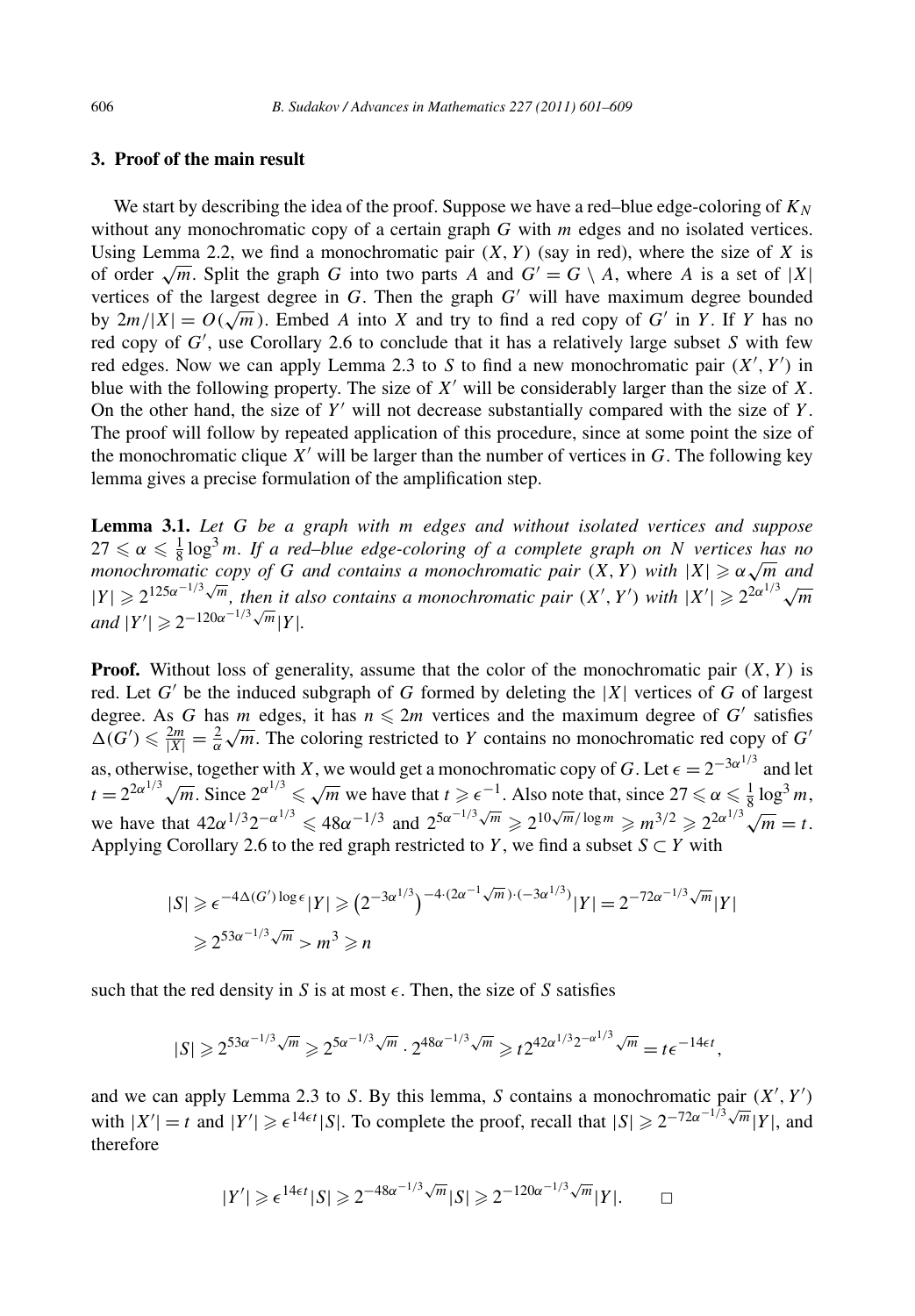**Proof of Theorem 1.1.** Let *G* be a graph with *m* edges and without isolated vertices. Note that *G* has at most 2*m* vertices. Suppose for contradiction that there is a red–blue edge-coloring of  $K_N$  with  $N = 2^{250\sqrt{m}}$  which contains no monochromatic copy of *G*. Since, as was mentioned in  $K_N$  with  $N \equiv 2$  and which contains no monochromatic copy of G. Since, as was mentioned in the introduction,  $r(K_{2m}) \le 2^{4m}$  we can assume that  $m \ge 60^2$ . Indeed, otherwise  $250\sqrt{m} \ge 4m$ and since  $G \subseteq K_{2m}$  we conclude that  $r(G) \leq 2^{250\sqrt{m}}$ . Applying Lemma 2.2 with  $k = \ell = 27\sqrt{m}$ , we find a monochromatic pair  $(X_1, Y_1)$  with  $|X_1| \geq 27\sqrt{m}$  and

$$
|Y_1| \ge \binom{k+\ell}{k}^{-1}N - k - \ell \ge 4^{-27\sqrt{m}}N = 2^{196\sqrt{m}}.
$$

Define  $\alpha_1 = 27$  and  $\alpha_{i+1} = 2^{2\alpha_i^{1/3}}$ . An easy computation shows that  $\alpha_{i+1} \geq (4/3)^3 \alpha_i$  for all *i* and therefore  $\alpha_i^{-1/3} \leq 3^{-1} (3/4)^{i-1}$ . In particular this implies that

$$
\sum_{j=1}^{i} \alpha_j^{-1/3} \leq \frac{1}{3} \sum_{j=0}^{i} (3/4)^{-j} \leq \frac{1}{3} \sum_{j \geq 0} (3/4)^{-j} = 4/3.
$$

Since the red–blue edge-coloring has no monochromatic copy of *G*, we can repeatedly apply Lemma 3.1. After *i* iterations, we have a monochromatic pair  $(X_{i+1}, Y_{i+1})$  with  $|X_{i+1}| \geqslant$  $\alpha_{i+1} \sqrt{m}$  and

$$
|Y_{i+1}| \geq 2^{-120\alpha_i^{-1/3}\sqrt{m}} |Y_i| \geq 2^{-120\sqrt{m}\sum_{j=1}^i \alpha_j^{-1/3}} |Y_1| \geq 2^{196\sqrt{m}} 2^{-120\sqrt{m}(4/3)}
$$
  
=  $2^{36\sqrt{m}}$ .

Hence we can continue iterations until the first index *i* such that  $\alpha_i \geq \frac{1}{8} \log^3 m$ . Then for  $\alpha$  $(\log m/2)^3 \ge 5^3$  we have a monochromatic pair  $X = X_i$ ,  $|X| \ge \alpha \sqrt{m}$  and  $Y = Y_i$ ,  $|Y| \ge 2^{36\sqrt{m}} \ge 0$  $2^{125\alpha^{-1/3}\sqrt{m}}$ . Then applying Lemma 3.1 one more time we obtain a monochromatic pair  $(X', Y')$ with  $|X'| \ge 2^{2\alpha^{1/3}}\sqrt{m} = m^{3/2} \ge 2m$  and we can embed *G* (which has at most 2*m* vertices) into the monochromatic clique  $X'$ , a contradiction.  $\Box$ 

## **4. Concluding remarks**

A graph is *d-degenerate* if every induced subgraph of it has a vertex of degree at most *d*. Notice that graphs with maximum degree *d* are *d*-degenerate. This notion nicely captures the concept of sparse graphs as every *t*-vertex subgraph of a *d*-degenerate graph has at most *td* edges. (Indeed, remove from the subgraph a vertex of minimum degree, and repeat this process in the remaining subgraph.) Burr and Erdős  $[2]$  conjectured that, for each positive integer  $d$ , there is a constant  $c(d)$  such that  $r(H) \leqslant c(d)n$  for every *d*-degenerate graph *H* on *n* vertices. This well-known and difficult conjecture is a substantial generalization of the results on Ramsey numbers of bounded-degree graphs (mentioned in introduction) and progress on this problem was made only recently.

Improving an earlier polynomial bound of [19], we obtained, together with Kostochka, the first nearly linear bound on the Ramsey numbers of *d*-degenerate graphs. In [20] we proved that such graphs satisfy  $r(H) \leqslant c(d)n^{1+\epsilon}$  for any fixed  $\epsilon > 0$ . The best current estimate, showing that  $r(H) \leq 2^{c(d)\sqrt{\log n}} n$ , is due to Fox and Sudakov [15]. In spite of this progress, the Burr–Erdős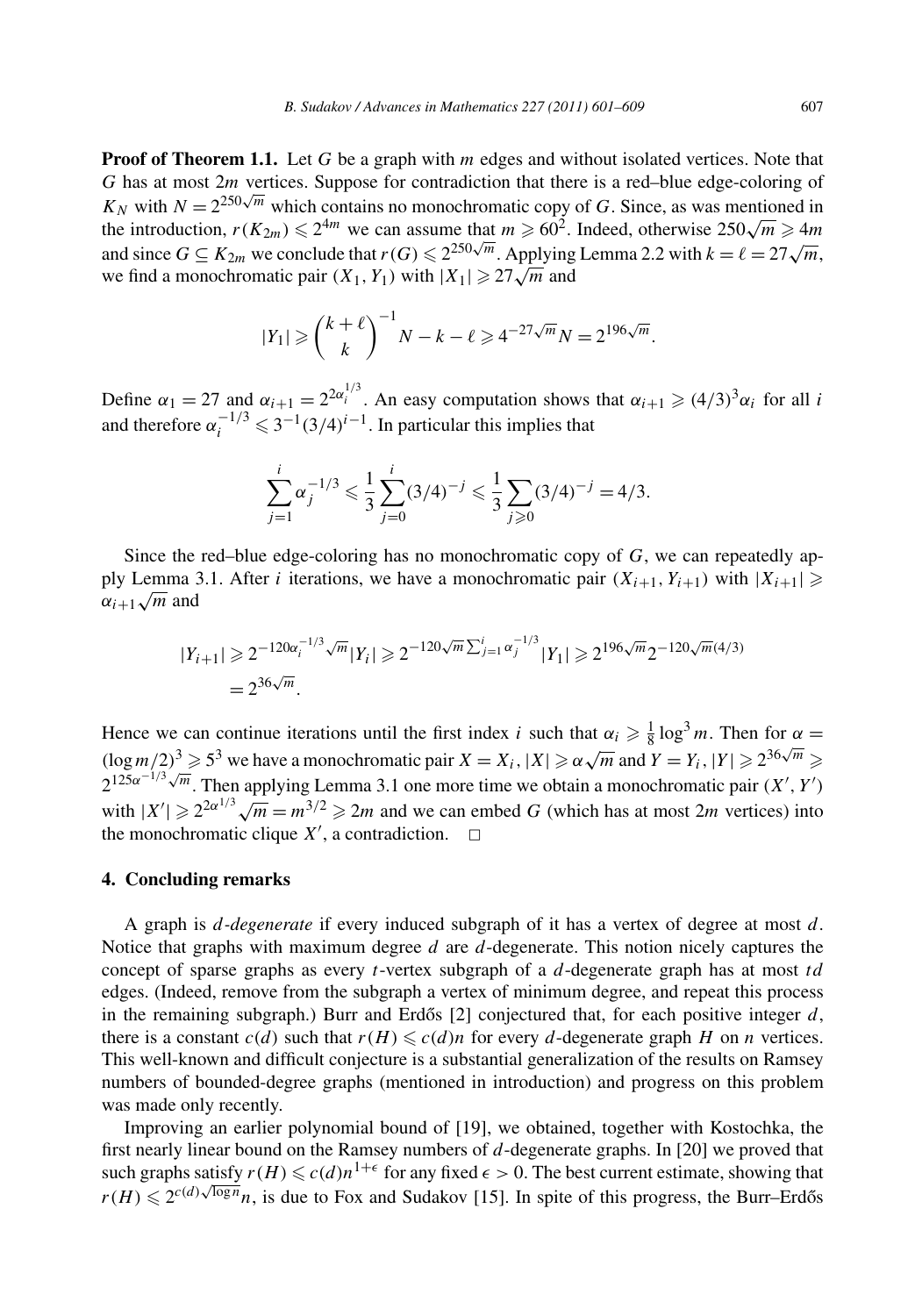conjecture is still open even for the very special case of 2-degenerate graphs. However, it seems plausible that  $r(H) \le 2^{cd}n$  (for some constant *c*) holds in general for every *d*-degenerate graph *H* on *n* vertices. Such an estimate would be a far reaching generalization of the results about Ramsey numbers of bounded degree graphs and also of Theorem 1.1. Indeed, it is easy to check that every graph with *m* edges is  $\sqrt{2m}$ -degenerate.

Finally, we would like to stress that the proofs given in this paper are highly specific to the 2-color case. The *k*-color Ramsey number  $r_k(G)$  is the least positive integer N such that every  $k$ coloring of the edges of a complete graph  $K_N$ , contains a monochromatic copy of the graph *G* in one of the colors. It would be interesting to understand, for  $k \geqslant 3$ , the order of magnitude of the *k*-color Ramsey number of a graph with *m* edges. Also for bounded degree graphs the best results that are known in the *k*-color case are much worse than for 2-colors. For example (see [14]), for a graph *G* on *n* vertices with maximum degree  $\Delta$ , we only know the bound  $r_k(G) \leq 2^{c(k)\Delta^2}n$ . Improving it to  $r_k(G) \leq 2^{c(k)\Delta^{1+o(1)}}n$  would be of considerable interest.

### **Acknowledgments**

I would especially like to thank Jacob Fox for valuable comments and for writing a draft of the proof of the main theorem. I also had many stimulating discussions with David Conlon and want to thank him for reading very carefully an early version of this manuscript.

#### **References**

- [1] N. Alon, M. Krivelevich, B. Sudakov, Turán numbers of bipartite graphs and related Ramsey-type questions, Combin. Probab. Comput. 12 (2003) 477–494.
- [2] S.A. Burr, P. Erdős, On the magnitude of generalized Ramsey numbers for graphs, in: Infinite and Finite Sets, vol. 1, Keszthely, 1973, in: Colloq. Math. Soc. János Bolyai, vol. 10, North-Holland, Amsterdam/London, 1975, pp. 215–240.
- [3] F. Chung, R. Graham, Erdős on Graphs. His Legacy of Unsolved Problems, A K Peters, Ltd., Wellesley, MA, 1998.
- [4] V. Chvátal, V. Rödl, E. Szemerédi, W.T. Trotter Jr., The Ramsey number of a graph with bounded maximum degree, J. Combin. Theory Ser. B 34 (1983) 239–243.
- [5] D. Conlon, A new upper bound for diagonal Ramsey numbers, Ann. of Math. 170 (2009) 941–960.
- [6] D. Conlon, Hypergraph packing and sparse bipartite Ramsey numbers, Combin. Probab. Comput. 18 (2009) 913– 923.
- [7] D. Conlon, J. Fox, B. Sudakov, On two problems in graph Ramsey theory, submitted for publication.
- [8] P. Erdős, Some remarks on the theory of graphs, Bull. Amer. Math. Soc. 53 (1947) 292–294.
- [9] P. Erdős, On some problems in graph theory, combinatorial analysis and combinatorial number theory, in: Graph Theory and Combinatorics, Cambridge, 1983, Academic Press, London, 1984, pp. 1–17.
- [10] P. Erdős, R. Graham, On partition theorems for finite graphs, in: Infinite and Finite Sets, vol. I, Colloq., Keszthely, 1973, in: Colloq. Math. Soc. János Bolyai, vol. 10, North-Holland, Amsterdam, 1975, pp. 515–527.
- [11] P. Erdős, G. Szekeres, A combinatorial problem in geometry, Compos. Math. 2 (1935) 463–470.
- [12] P. Erdős, E. Szemerédi, On a Ramsey type theorem, Period. Math. Hungar. 2 (1972) 295–299.
- [13] J. Fox, B. Sudakov, Induced Ramsey-type theorems, Adv. Math. 219 (2008) 1771–1800.
- [14] J. Fox, B. Sudakov, Density theorems for bipartite graphs and related Ramsey-type results, Combinatorica 29 (2009) 153–196.
- [15] J. Fox, B. Sudakov, Two remarks on the Burr–Erdős conjecture, European J. Combin. 30 (2009) 1630–1645.
- [16] R. Graham, V. Rödl, A. Ruciński, On graphs with linear Ramsey numbers, J. Graph Theory 35 (2000) 176– 192.
- [17] R.L. Graham, V. Rödl, A. Ruciński, On bipartite graphs with linear Ramsey numbers, Combinatorica 21 (2001) 199–209.
- [18] R.L. Graham, B.L. Rothschild, J.H. Spencer, Ramsey Theory, second ed., John Wiley & Sons, 1990.
- [19] A. Kostochka, V. Rödl, On graphs with small Ramsey numbers II, Combinatorica 24 (2004) 389–401.